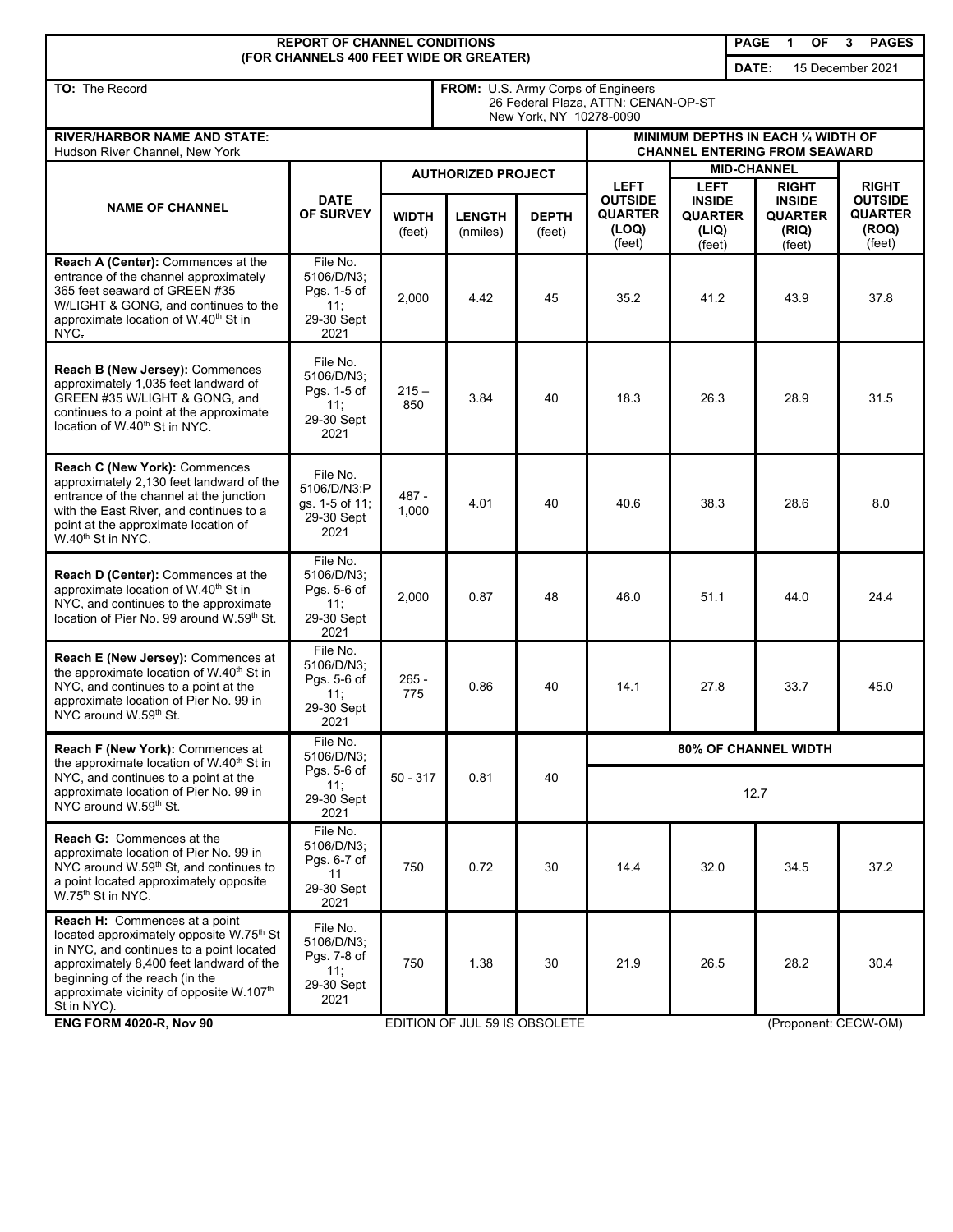| <b>REPORT OF CHANNEL CONDITIONS</b><br>(FOR CHANNELS 400 FEET WIDE OR GREATER)                                                                                                                                                                                                                                                                                                                                   |                                                                     |                                                                                                       |                           |                        |                                            |                                                                             | <b>PAGE</b>               | <b>OF</b><br>$\mathbf{2}$                 | 3 PAGES                                    |
|------------------------------------------------------------------------------------------------------------------------------------------------------------------------------------------------------------------------------------------------------------------------------------------------------------------------------------------------------------------------------------------------------------------|---------------------------------------------------------------------|-------------------------------------------------------------------------------------------------------|---------------------------|------------------------|--------------------------------------------|-----------------------------------------------------------------------------|---------------------------|-------------------------------------------|--------------------------------------------|
|                                                                                                                                                                                                                                                                                                                                                                                                                  |                                                                     |                                                                                                       |                           |                        |                                            |                                                                             | DATE:<br>15 December 2021 |                                           |                                            |
| TO: The Record                                                                                                                                                                                                                                                                                                                                                                                                   |                                                                     | FROM: U.S. Army Corps of Engineers<br>26 Federal Plaza, ATTN: CENAN-OP-ST<br>New York, NY 10278-`0090 |                           |                        |                                            |                                                                             |                           |                                           |                                            |
| <b>RIVER/HARBOR NAME AND STATE:</b><br>Hudson River Channel, New York                                                                                                                                                                                                                                                                                                                                            |                                                                     |                                                                                                       |                           |                        |                                            | MINIMUM DEPTHS IN EACH 1/4 WIDTH OF<br><b>CHANNEL ENTERING FROM SEAWARD</b> |                           |                                           |                                            |
| <b>NAME OF CHANNEL</b>                                                                                                                                                                                                                                                                                                                                                                                           | <b>DATE</b><br><b>OF</b><br><b>SURVEY</b>                           | <b>AUTHORIZED PROJECT</b>                                                                             |                           |                        | <b>LEFT</b>                                | <b>LEFT</b>                                                                 | <b>MID-CHANNEL</b>        | <b>RIGHT</b>                              | <b>RIGHT</b>                               |
|                                                                                                                                                                                                                                                                                                                                                                                                                  |                                                                     | <b>WIDTH</b><br>(feet)                                                                                | <b>LENGTH</b><br>(nmiles) | <b>DEPTH</b><br>(feet) | <b>OUTSIDE</b><br><b>QUARTER</b><br>(feet) | <b>INSIDE</b><br><b>QUARTER</b><br>(feet)                                   |                           | <b>INSIDE</b><br><b>QUARTER</b><br>(feet) | <b>OUTSIDE</b><br><b>QUARTER</b><br>(feet) |
| Reach I: Commences at a point located<br>in the approximate vicinity of opposite<br>W.107 <sup>th</sup> St in NYC, and continues to the<br>approximate location of the Ameranda<br>Hess Oil Terminal Wharf (in the<br>approximate vicinity of opposite W.122 <sup>nd</sup><br>St in NYC).                                                                                                                        | File No.<br>5106/D/N3:<br>Pgs. 8-9 of<br>11:<br>29-30 Sept<br>2021  | 750                                                                                                   | 0.61                      | 30                     | 11.1                                       | 20.4                                                                        |                           | 22.3                                      | 24.7                                       |
| <b>Reach J: Commences at the</b><br>approximate location of the Ameranda<br>Hess Oil Terminal Wharf (in the<br>approximate vicinity of opposite W.122 <sup>nd</sup><br>St in NYC), and continues to a point<br>located approximately opposite the New<br>York City Department of Sanitation<br>Marine Transfer Station Barge Slip (in the<br>approximate vicinity of opposite W.135 <sup>th</sup><br>St in NYC). | File No.<br>5106/D/N3:<br>Pgs. 9-10 of<br>11:<br>29-30 Sept<br>2021 | 750                                                                                                   | 0.57                      | 30                     | 15.0                                       | 17.4                                                                        |                           | 19.8                                      | 22.2                                       |
| Reach K: Commences at a point located<br>approximately opposite the New York<br><b>City Department of Sanitation Marine</b><br>Transfer Station Barge Slip (in the<br>approximate vicinity of opposite W.135 <sup>th</sup><br>St in NYC), and continues to<br>approximately opposite W.156 <sup>th</sup> St in<br>NYC.                                                                                           | File No.<br>5106/D/N3;<br>Pg. 10 of<br>11:<br>29-30 Sept<br>2021    | 750                                                                                                   | 0.97                      | 30                     | 15.9                                       | 19.6                                                                        |                           | 21.4                                      | 23.5                                       |

# **REMARKS:**

• All reported depths are relative to the Mean Lower Low Water (MLLW) datum.

• Channel reach lengths are in nautical miles.

# **Hudson River Channel**

#### **Reach A:**

- Sporadic shoaling exists throughout this reach. In addition, shoaling exists in the Left Outside Quarter at the beginning of this reach.
- The controlling depth of -35.2 feet MLLW exists in the Left Outside Quarter at approximately 930 feet seaward of GREEN CAN #1 EBB.

#### **Reach B:**

- Shoaling exists from the beginning of this reach across all four quarters before tapering to edge shoaling in the Left Outside Quarter.
- The controlling depth of -18.3 feet MLLW exists in the Left Outside Quarter at approximately 7,070 feet seaward of the end of this reach.

#### **Reach C:**

- Sporadic shoaling exists throughout this reach. Much of the shoaling exists along the Right Outside Quarter extending into the Right Inside Quarter of this reach.
- The controlling depth of -8.0 feet MLLW exists in the Right Outside Quarter at approximately 3,970 feet seaward of the end of this reach.

#### **Reach D:**

- Shoaling exists in the Right Outside and Left Outside Quarters at the beginning of this reach. Much of the shoaling exists in the Right Outside Quarter extending into the Right Inside Quarter of this reach.
- The controlling depth of -24.4 feet MLLW exists in the Right Outside Quarter at approximately 1,280 feet landward of the beginning of this reach.

# **Reach E:**

- Shoaling exists in the Left Outside Quarter for the entire length of this reach, and extends into the Left Inside Quarter.
- The controlling depth of -14.1 feet MLLW exists in the Left Outside Quarter at approximately 815 feet seaward of the end of this reach.